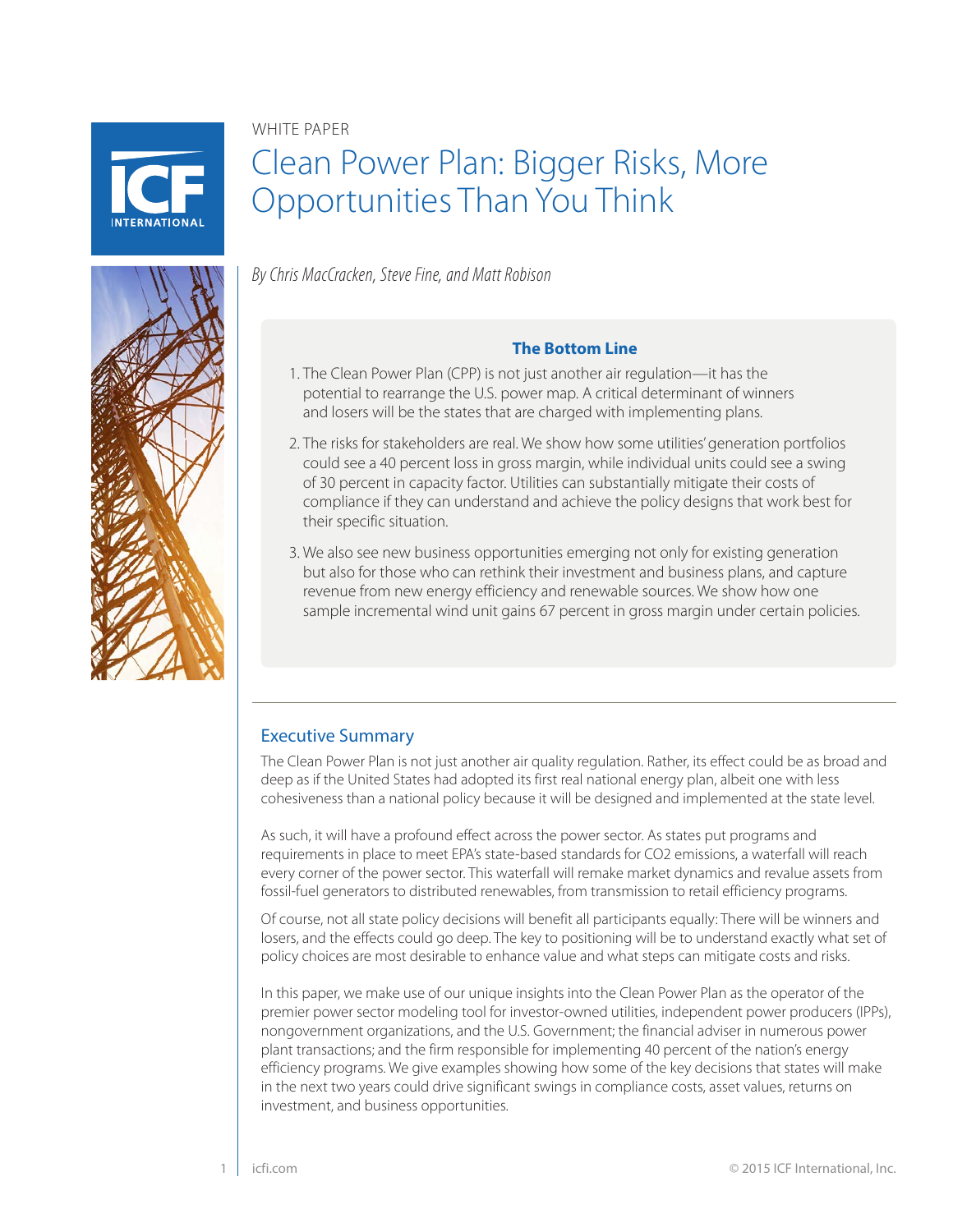

Drawing from market data, we demonstrate how key policy design choices across two sample states can greatly benefit one asset portfolio owner over another or bring them into parity: The "wrong" choice costs a utility a whopping 40 percent of its gross margin, while the "right" one loses them almost nothing. One set of policy choices increases gross margins for an incremental wind unit by 67 percent, siphoning value away from coal units, while others yield only moderate gains. These effects and the projection of load reductions from the growth of energy efficiency (EE) and distributed generation will seriously impact generator revenues and should cause companies to rethink everything from their planned investments to their very business model. Although these threats are significant and real, the good news is some pathways are available to lower costs and take advantage of significant opportunities if stakeholders know where to look.

#### **Clean Power Plan Essential Information**

- EPA's proposed Clean Power Plan would regulate CO2 emissions of existing generating units through state-level emission rate standards. EPA estimates that it will reduce total U.S. power sector emissions by 30 percent from 2005 levels by 2030.
- **Each state is allowed to determine its own plan design and components to achieve** standards set by EPA. To determine the standards, EPA identified and estimated the contribution in each state of four building blocks toward the best system of emission reduction (BSER). They are heat rate improvement, system redispatch from coal to natural gas, increasing generation from renewables and preserved generation from nuclear, and growth in end-use energy efficiency (EE) to displace emitting generation. States can decide how and whether to apply these or other measures.
- **The final rule is expected from EPA this summer. EPA is working through more than** three million submitted comments, while states and stakeholders are simultaneously trying to determine the components of their compliance plans.
- Initial state plans are due to EPA for review in 2016, with final plans due for states acting alone in 2017 and for states in multistate compliance groups in 2018.
- A detailed review of the plan and its high-level implications can be found in ICF's white paper "EPA's Clean Power Plan—Challenges Ahead for Sources and States."

## **The Three Biggest Decisions Driving Ultimate Impacts on Stakeholders**

EPA and the states will make a number of important implementation decisions that will impact stakeholders in the next two to three years, but the most critical in terms of driving outcomes will be

- 1. The 2030 emissions goal for each state as determined by EPA.
- 2. The specific components of each state's plan to meet the goal.
- 3. The form of the program chosen by each state.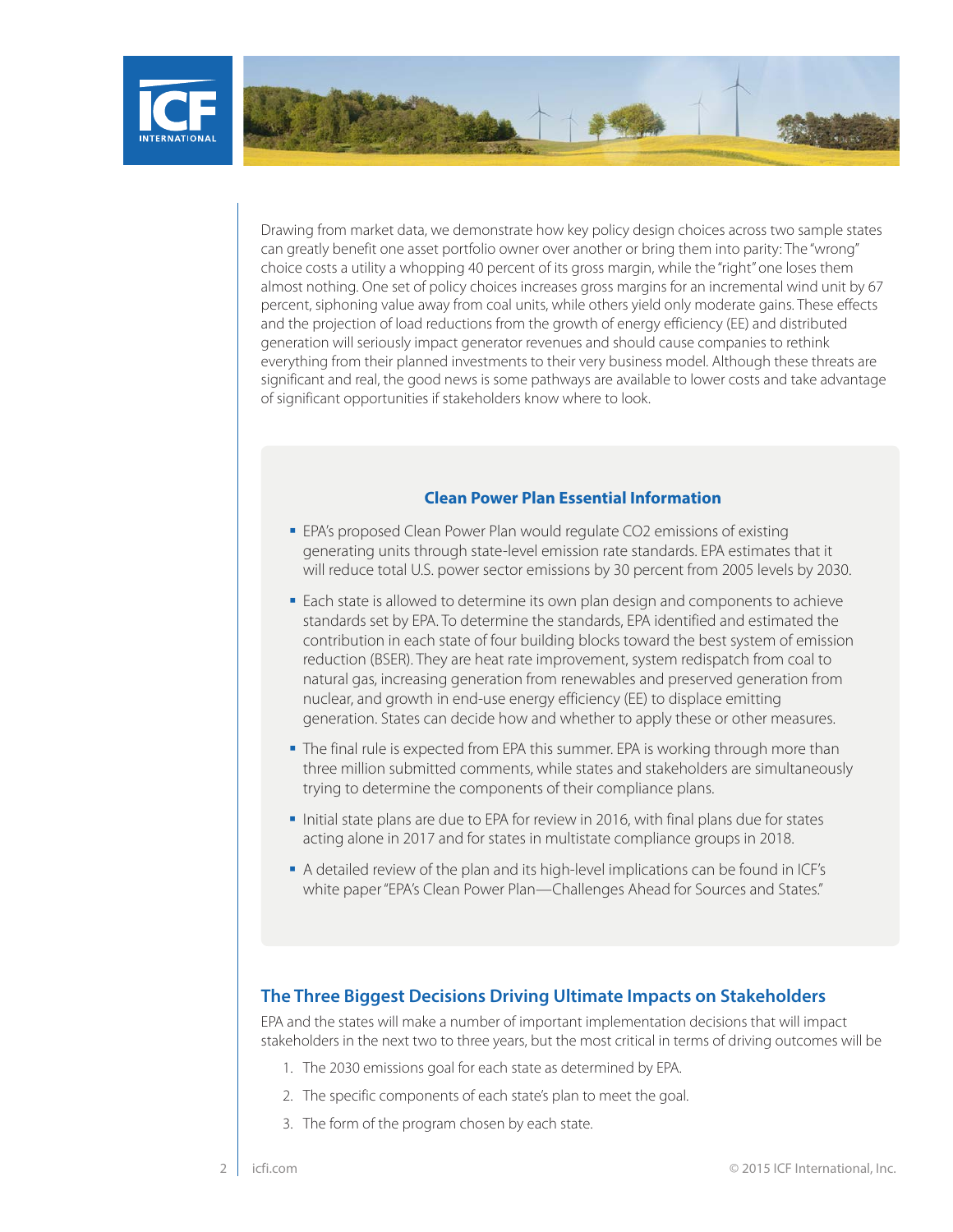



#### *Emissions Goal*

The 2030 emissions standard set by EPA, along with the interim 2020–2029 goals, set the bottom line of the plan in each state. In the proposed rule, those standards vary greatly across states—even neighboring states. For example, neighbors North Dakota and South Dakota both start at similar 2012 EPA-estimated fossil emissions rates, between 2,300 lb/MWh and 2,400 lb/MWh, but required reductions under South Dakota's 2030 goal of 741 lb/MWh far outstrip those of North Dakota's final goal of 1,783 lb/MWh. In the East, Virginia would drop from EPA's 2012 calculated rate of 1,438 lb/MWh to 810 lb/MWh, a 44 percent reduction, while neighboring West Virginia's cut would be from 2,056 lb/ MWh to 1,620 lb/MWh, a relatively more modest 21 percent.

The 2030 standard sets the table for everything that follows for each state:

- How aggressive it must be in building its plan.
- How much wiggle room it has in mixing and matching program components.
- What incentives it will have to consider different program types or multistate compacts to achieve compliance in the lowest-cost, most feasible way.

#### *Plan Components*

Similarly, the determination that each state will make on the components of the plan from among (or outside of ) EPA's BSER building blocks will drive the relative position, opportunities, and challenges for various stakeholders. In the BSER calculation, for example, EPA assumes a relatively robust compliance opportunity in the majority of states for existing combined cycles (CCs) to run at a 70 percent capacity factor to drive redispatching to gas from coal, but analysis has shown that actual generation levels could vary significantly. Renewables also are assumed to achieve widely varying levels of penetration, but the states must develop the drivers to bring them in as well. In the Virginia/West Virginia example above, Virginia has at its disposal, according to EPA's building blocks, potential for redispatch to gas and deployment of renewable energy (RE), whereas West Virginia has no access to redispatch and would rely more heavily on RE and heat rate improvement. EPA used these assumptions to set the standards for each state, but the state must determine how to use those assumptions and other options to achieve the standards. Given the varying interests in those options among stakeholders, the relative mix contemplated in each state's plan will be a vital decision.

#### *Form of Program*

States must pair the components of the plans with the proper program designs to achieve them. EPA assumed trading of credits around emission rate standards in its analysis, but it will allow states to translate those standards to an emissions mass cap instead. Advantages and disadvantages exist to both approaches, and the choice can have a big impact on stakeholders. For example, a rate standard can be more flexible because it allows for growth in absolute emissions over time. Yet, a mass cap may simplify the tracking and accounting for sources and regulators such as avoiding the need for evaluation, management, and verification of efficiency projects to grant them credits for sale into a market-based program. For their plans, states may use one of these trading-based mechanisms alone, as part of a portfolio of enforceable requirements in combination with a collection of complementary programs—such as mandated portfolio standards for EE and RE—or not at all. Each state will determine its optimal mix of programs to achieve EPA's standards. The decision whether to join other states in a regional compliance program is a related and equally important decision.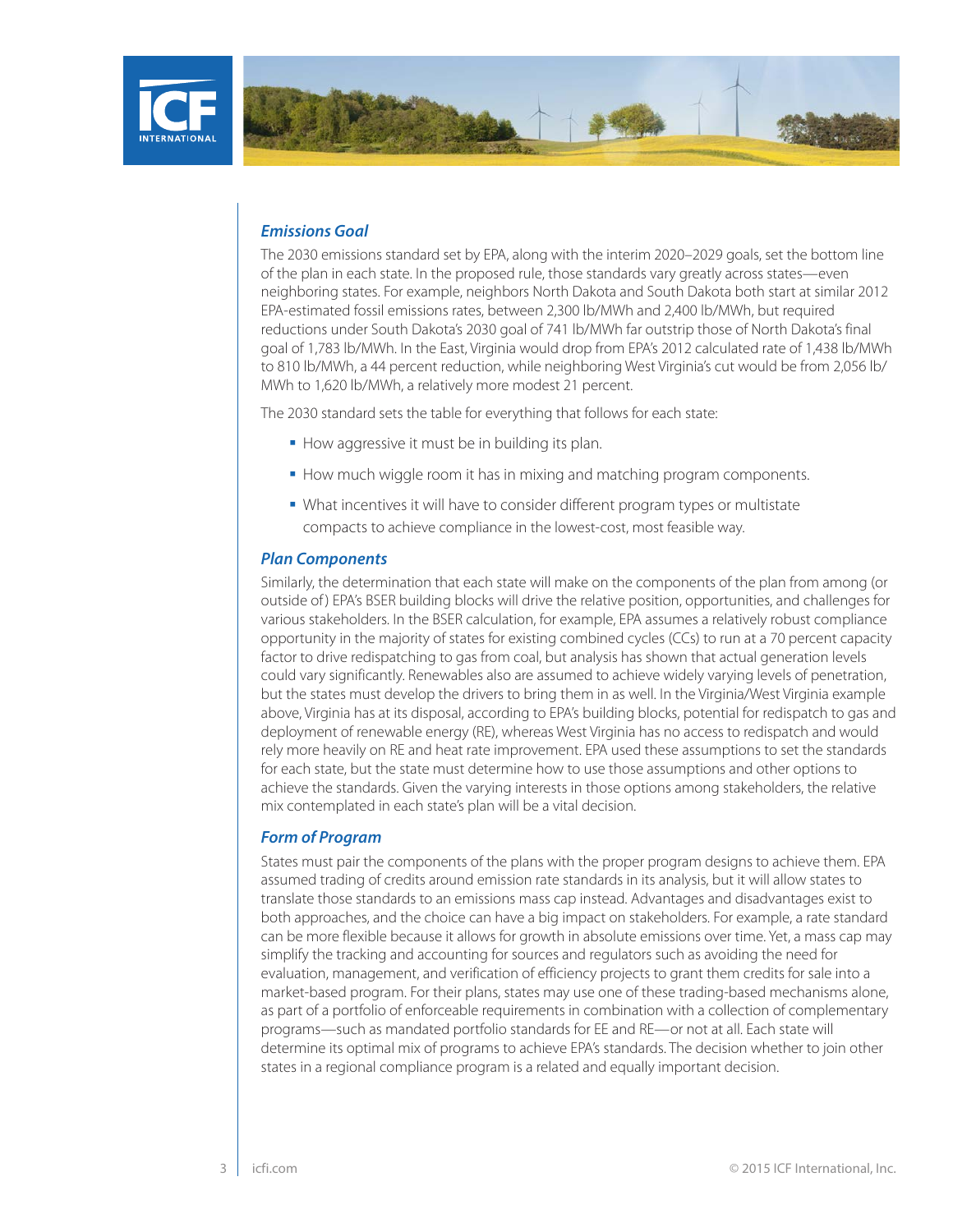



## Key Decisions Drive Big Swings in Costs, Risks, and Revenues: Some Examples

These key decision drivers do not, of course, act in isolation—they combine to impact stakeholders. To demonstrate some of these effects, we developed a case study using two real-world neighboring states and their relevant company and generating unit data.

To keep these states and companies anonymous, we refer to them as State A and State B. State A contains Company A that operates coal generating Unit A. Company B in State B operates coal generating Unit B. The two states, companies, and units are similar in many respects, with the key difference being that State A has a higher rate standard than State B, which means a lower cost of compliance for Company A than for Company B.



#### **Case Study Structure**

#### *Significant Unit-level Impacts*

Starting the analysis first at the unit level, the graphic below shows the impact of key policy drivers on sample individual generating units.

<sup>1</sup> All analysis and modeling described makes use of IPM®, ICF's proprietary engineering/economic capacity expansion and production-costing model of the power and industrial sectors. EPA used this model to help evaluate the Clean Power Plan. The projections described here are based on EPA assumptions and draw on actual units and states. Individual market participants are kept anonymous.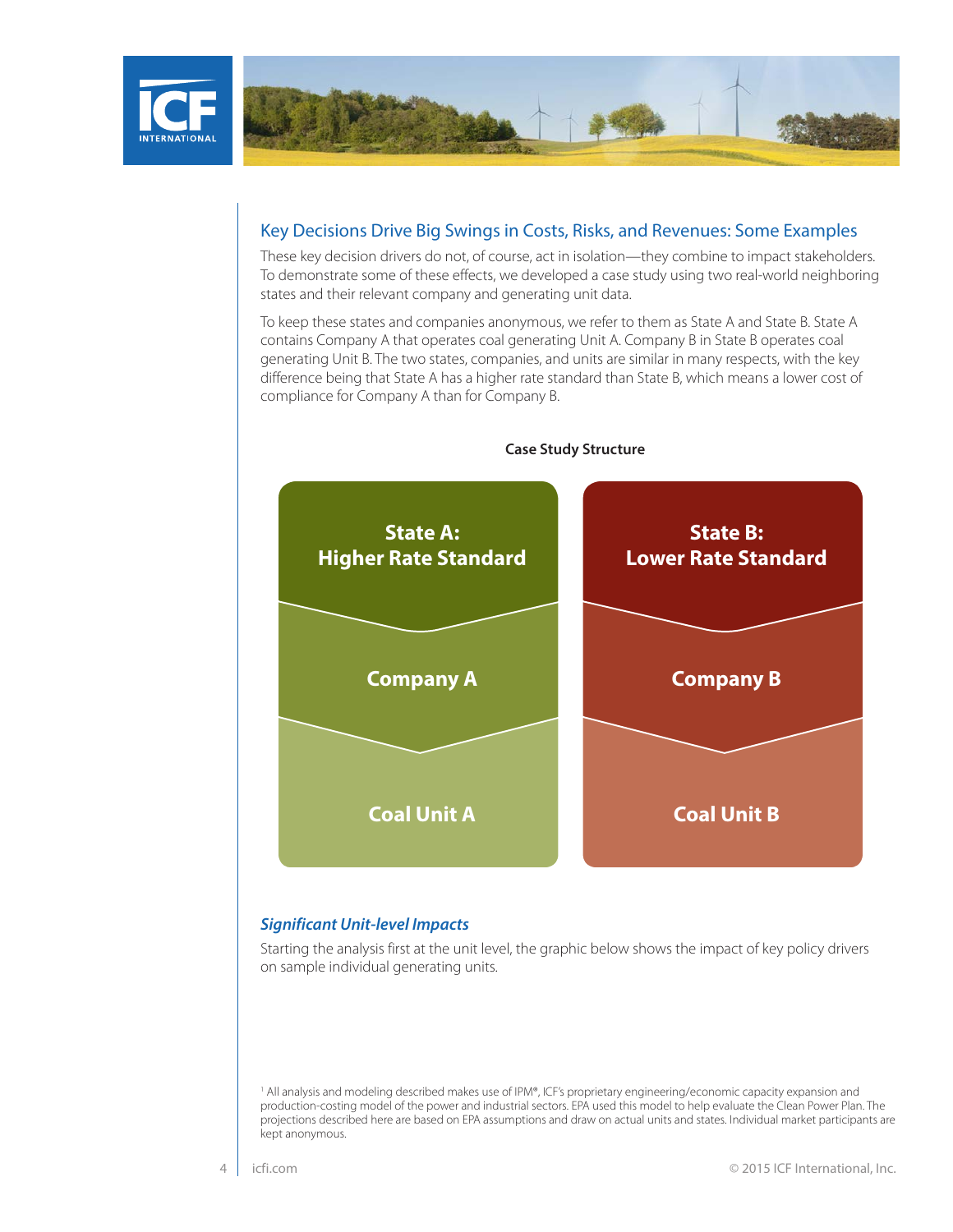

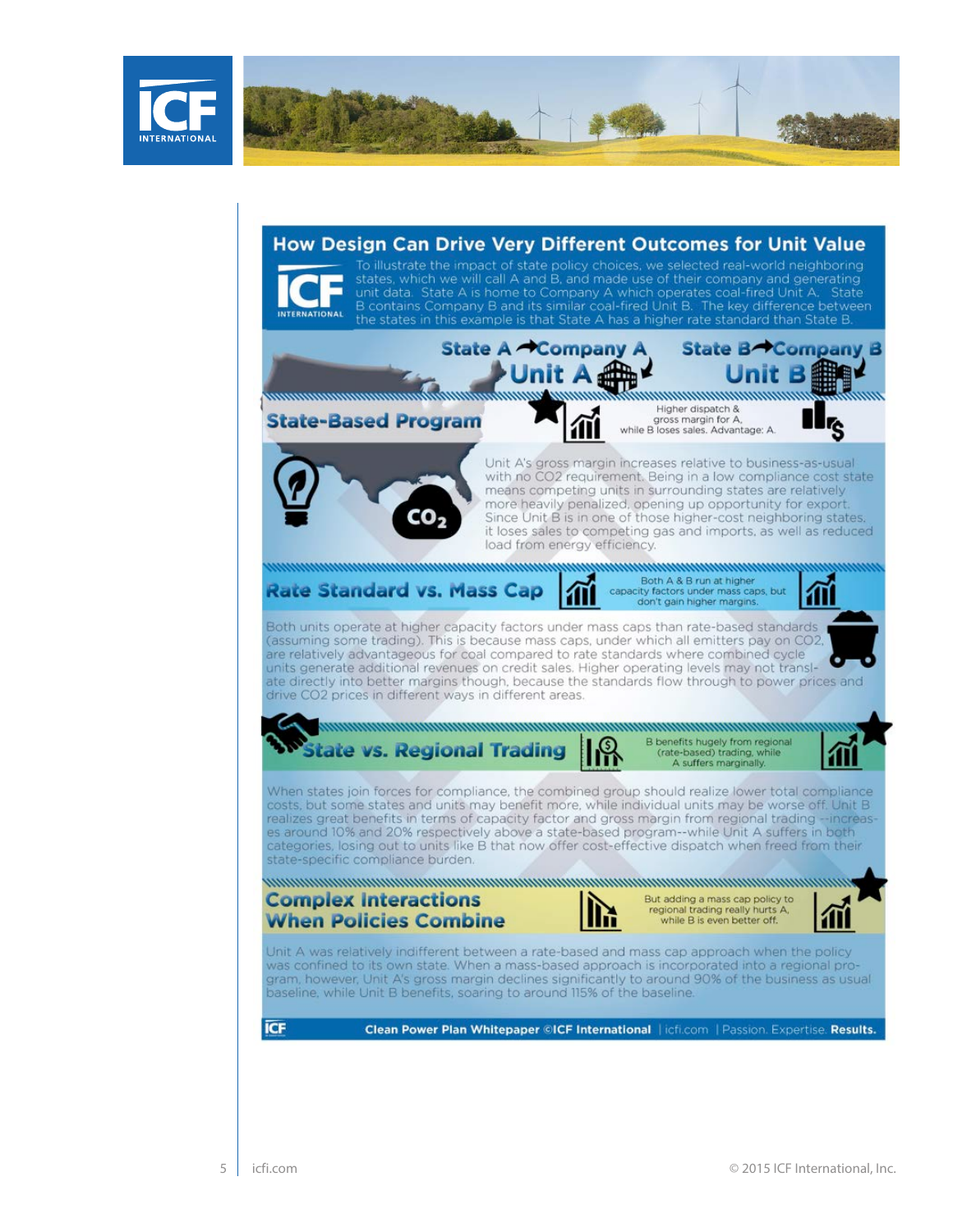



*…the consequences of the state making the "wrong" policy choice from Company B's perspective are severe—a loss of 40 percent of gross margin across its portfolio.*

## *Material Fleet-Level Impacts*

The graphic shows how policy decisions can significantly change the prospects of one unit. When all of these effects are summed across a utility's entire portfolio of generating assets, they can be either amplified or muted, significantly informing each company's strategy.

The chart below next extends the case study to the company's generation fleet level. It shows the impacts of the same set of policy scenarios on the entire generation portfolios of the owners of Units A and B: Companies A and B, coal-intensive fleets located in States A and B.

As is evident in the chart, the low compliance costs in State A favor Company A's relatively homogeneous coal portfolio in most cases—in fact, the company can actually achieve a 14 percent higher gross margin than a business-as-usual baseline. The company even do just as well under a state-based mass cap. A regional trading regime would yield a slightly lower margin, while a combination of regional trading with a mass cap would actually meaningfully erode the company's competitive position and yield only 90 percent of the previous gross margin.

This outcome would be especially concerning to Company A, because Company B experiences an even more dramatic series of effects based on state policy choices but in the opposite direction. It has coal units with lower efficiencies and sits in a higher compliance cost state, so it faces a real threat: a dramatic reduction in value in a rate-based state-only case. In fact, the consequences of the state making the "wrong" policy choice from Company B's perspective are severe—a loss of 40 percent of gross margin across its portfolio. By contrast, that value returns almost to business-as-usual levels under a mass- and region-based design—a significantly better outcome for the company in terms of cost of compliance.

In terms of competitiveness, a state-only rate-based regime would not only increase margins for Company A but also dramatically sink its rival. Moving to a regional trading mass cap is a relative disaster from the company's viewpoint, losing 17 percent of gross margin and putting its competitor Company B back in the game with virtually identical margins.

The bottom line: The interactions of the policy choices drive dramatic swings in profitability and competitive position between the two companies.



#### **Figure 1—Effects of Policy Designs Across Entire Company Generating Portfolio**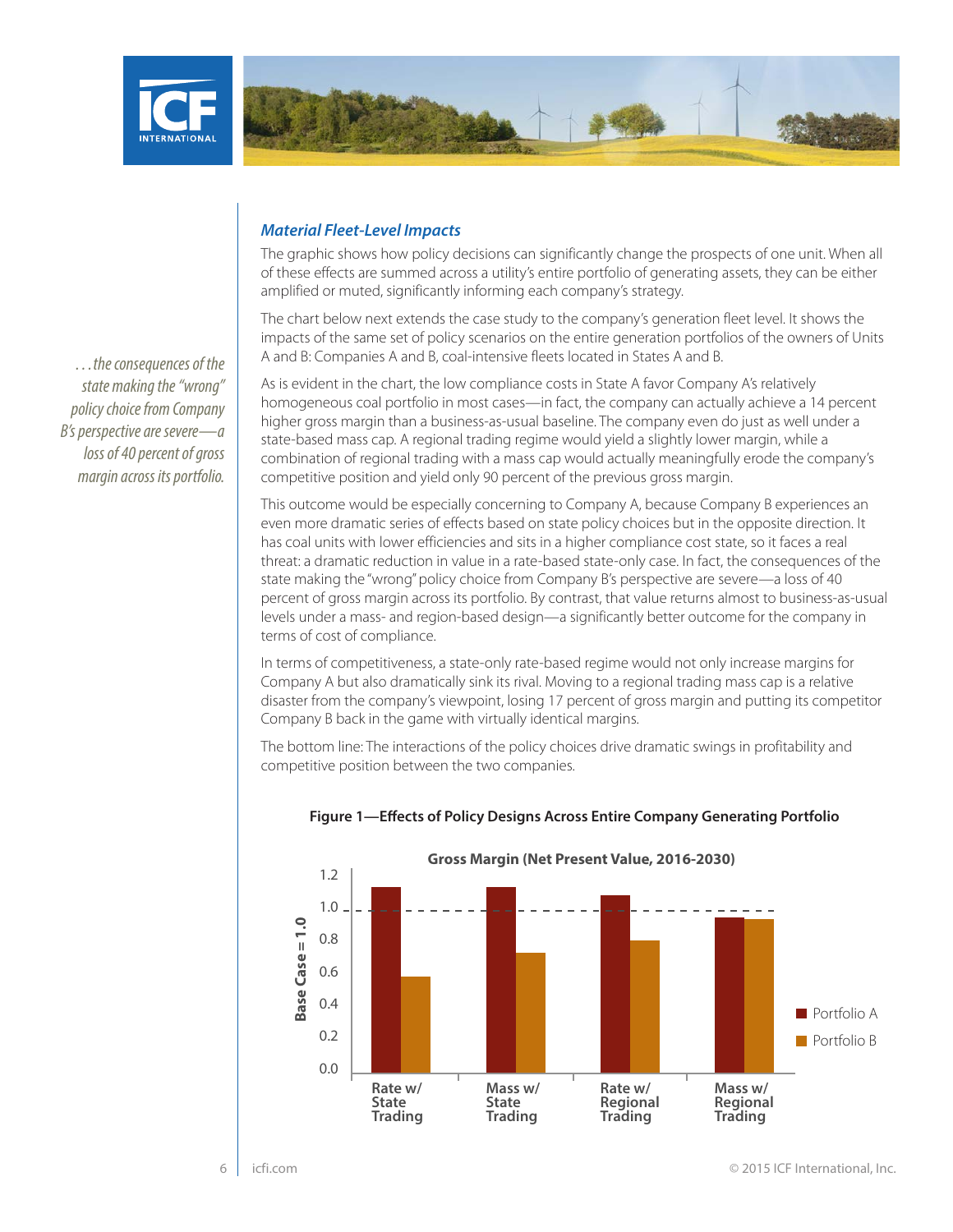



# *…Under EPA assumptions, EE will drive reductions in load of 11 percent on average… displacing a substantial source of generator revenues…the opportunity will lie in capturing new revenue for those developing the EE projects, and it will be equally substantial.*

## Beyond Compliance: Finding Opportunities, Making Up for Lost Revenue, and Increasing the Value of Your Business

As significant as these impacts and opportunities may be, every company with affected sources also will be facing even bigger strategic questions that go beyond the trade-offs among existing sources of generation. To achieve the best outcome possible and avoid ceding significant ground in the market, companies with a stake in the sector will need to consider everything from dispatch to investment planning to their very business model. They will need to move beyond asking "What's the best way for us to comply with this regulation?" to "How can we respond to these changes in a way that will increase the value of our business?"

For example, EE, to the extent that it is available, will displace existing generation and potentially the need for new investment, raising the question of how companies maintain or grow their revenue. In its BSER calculation, EPA assumes that EE will drive reductions in load of 11 percent on average from business-as-usual levels across the United States in 2030—with some states reaching more than 20 percent—displacing a substantial source of generator revenues. However, the opportunity will lie in capturing new revenue for those developing the EE projects, and it will be equally substantial. Distributed generation sources may have the same load impacts as EE but will in turn create an opportunity for ownership of supply to industrial and other sources.

The scale of some of the potential opportunities in RE and EE—depending of course on the policy choices that states make—can be seen in reexamining the case of State B from the case study. In our modeling, we show that a new wind unit in State B will garner at least 10 percent greater gross margin relative to the business-as-usual case regardless of which of the four policy design cases the state chooses (Figure 2). Incremental wind assets become more valuable under almost any circumstances. If the state acts alone and chooses the rate-based trading approach, the wind unit gains more than 60 percent in gross margin, including revenues from credits sold to coal generators. At the same time, certain coal units in the state lose 40 percent of their gross margin, as shown earlier for Portfolio B. This loss would also lead to a massive uptick in asset value for the wind unit and

a similar loss for the coal units. Therefore, successfully promoting the rate-based approach in its state and understanding the changing dynamics of renewable energy credit markets may net the developer a significant gain over opportunities under alternative designs.

This kind of effect will not exist in all states of course—the challenge will be to understand the dynamics in each state. But clearly, opportunities will present themselves under the Clean Power Plan. Affected sources and other stakeholders will have to understand policy design measures and their implications for specific states to take advantage.



#### **Figure 2—Policy Can Drive Significant Value Gains for Wind**